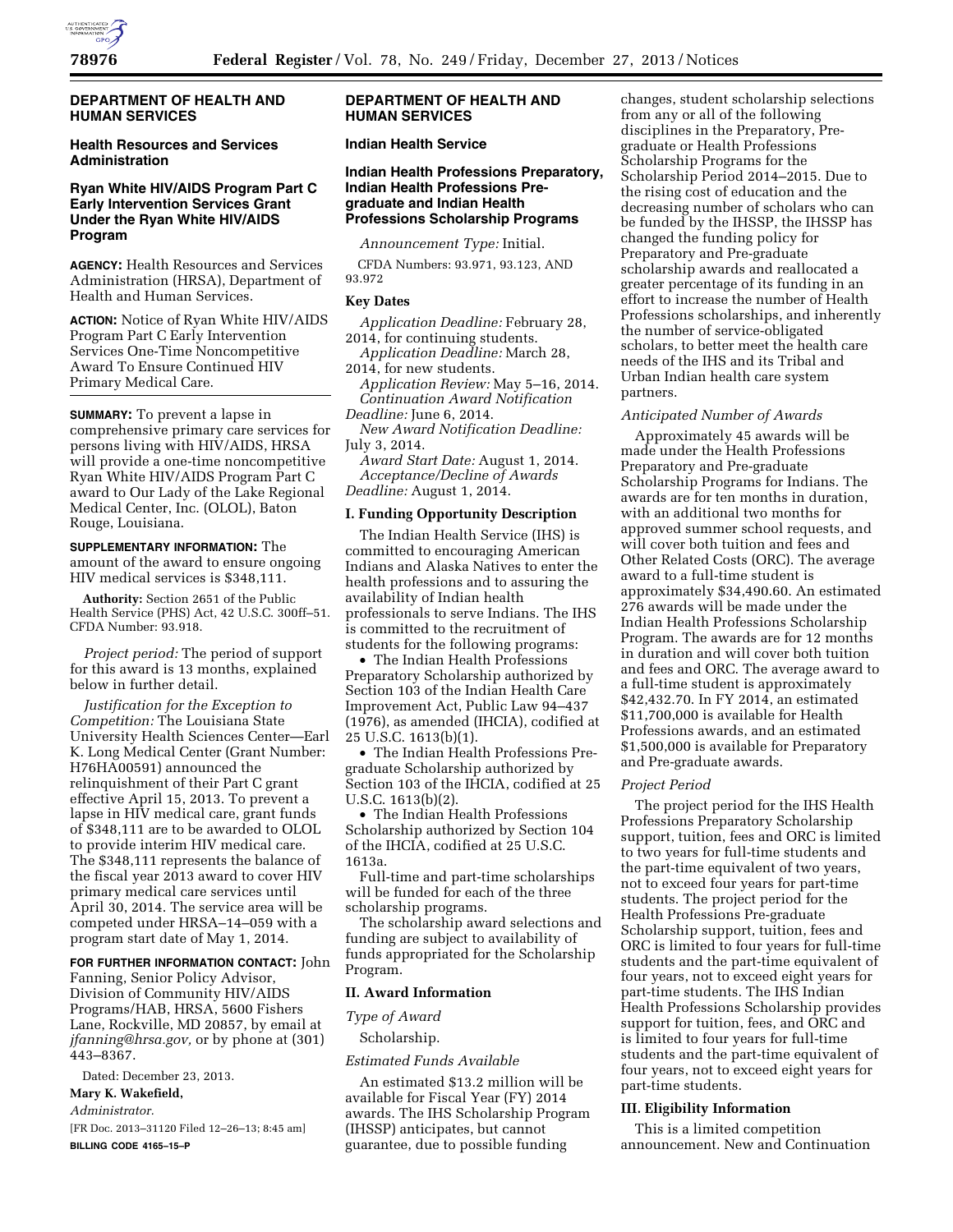scholarship awards are limited to ''Indians'' as defined at 25 U.S.C. Section 1603(13). **Note:** The definition of ''Indians'' for Section 103 Preparatory and Pre-graduate scholarships is broader than the definition of ''Indians'' for the Section 104 Health Professions scholarship, as specified below. Continuation awards are noncompetitive.

### *1. Eligibility*

The Health Professions Preparatory Scholarship awards are made to American Indians. (Federally recognized Tribal members, including those from Tribes terminated since 1940, first and second degree descendants of Federally recognized Tribal members, State recognized Tribal members and first and second degree descendants of State recognized Tribal members), or Eskimo, Aleut and other Alaska Natives who:

• Have successfully completed high school education or high school equivalency; and

• Have been accepted for enrollment in a compensatory, pre-professional general education course or curriculum

The Health Pre-graduate Scholarship awards are made to American Indians (Federally recognized Tribal members, including those from Tribes terminated since 1940, first and second degree descendants of Tribal members, and State recognized Tribal members, first and second degree descendants of Tribal members), or Eskimo, Aleut and other Alaska Natives who:

• Have successfully completed high school education or high school equivalency; and

• Have been accepted for enrollment or are enrolled in an accredited pregraduate program leading to a baccalaureate degree in pre-medicine, pre-dentistry, pre-optometry or prepodiatry.

The Indian Health Professions Scholarship may be awarded only to an individual who is a member of a Federally recognized Indian Tribe, Eskimo, Aleut or other Alaska Native as provided by Section 1603(13) of the IHCIA. Membership in a Tribe recognized only by a State does not meet this statutory requirement. To receive an Indian Health Professions Scholarship, an otherwise eligible individual must be enrolled in an appropriately accredited school and pursuing a course of study in a health profession as defined by Section 1603(10) of the IHCIA.

### *2. Cost Sharing/Matching*

The Scholarship Program does not require matching funds or cost sharing to participate in the competitive grant process.

### *3. Benefits from State, Local, Tribal and Other Federal Sources*

Awardees of the Health Professions Preparatory scholarship, Health Professions Pre- Graduate scholarship, or Health Professions scholarship, who accept outside funding from other scholarship, grant and fee waiver programs, will have these monies applied to their student account tuition and fees charges at the college or university they are attending, before the IHS Scholarship Program will pay any of the remaining balance, unless said outside scholarship, grant or fee waiver award letter specifically excludes use for tuition and fees. These outside funding sources must be reported on the student's invoicing documents submitted by the college or university they are attending. Student loans and Veterans Administration (VA)/GI Bill Benefits accepted by Health Professions scholarship recipients will have no effect on the IHSSP payment made to their college or university.

### **IV. Application Submission Information**

*1. Electronic Application System and Application Handbook Instructions and Forms* 

Applicants must go online to *[www.ihs.gov/scholarship](http://www.ihs.gov/scholarship)* to apply for an IHS scholarship and access the Application Handbook instructions and forms for submitting a properly completed application for review and funding consideration. Applicants are strongly encouraged to seek consultation from their Area Scholarship Coordinator (ASC) in preparing their scholarship application for award consideration. ASC's are listed on the IHS Web site at: *[http://](http://www.scholarship.ihs.gov/area_coordinators.cfm) [www.scholarship.ihs.gov/area](http://www.scholarship.ihs.gov/area_coordinators.cfm)*\_ *[coordinators.cfm.](http://www.scholarship.ihs.gov/area_coordinators.cfm)* 

This information is listed below. Please review the following list to identify the appropriate IHS Area Scholarship Coordinator for your State.

| IHS area office and states/locality<br>served | Scholarship coordinator address                                                                                                                                                                                                                                                                                                                |
|-----------------------------------------------|------------------------------------------------------------------------------------------------------------------------------------------------------------------------------------------------------------------------------------------------------------------------------------------------------------------------------------------------|
| Aberdeen Area IHS                             |                                                                                                                                                                                                                                                                                                                                                |
|                                               | IHS Area Scholarship Coordinator, Ms. Kim Annis, Aberdeen Area IHS, 115 4th Avenue SE., Aberdeen,<br>SD 57401, Tele: (605) 226-7466.                                                                                                                                                                                                           |
| lowa.                                         |                                                                                                                                                                                                                                                                                                                                                |
| North Dakota.                                 |                                                                                                                                                                                                                                                                                                                                                |
| South Dakota.                                 |                                                                                                                                                                                                                                                                                                                                                |
| Alaska Native Tribal Health Consor-<br>tium   |                                                                                                                                                                                                                                                                                                                                                |
|                                               | Ms. Sandy Stearns, IHS Area Scholarship Coordinator, Alaska Native Tribal Consortium, 4000 Ambas-<br>sador Drive, Anchorage, AK 99508, Tele: (907) 729–3035, 1–800–684–8361 (toll free).<br>Ms. Tasha Hotch, Alaska Native Tribal Consortium, 4000 Ambassador Drive, Anchorage, AK 99508, Tele:<br>(907) 729-1913, 1-800-684-8361 (toll free). |
| Albuquerque Area IHS                          |                                                                                                                                                                                                                                                                                                                                                |
| Colorado                                      | Ms. Cora Boone, IHS Area Scholarship Coordinator, Albuquerque Area IHS, 5300 Homestead Road NE.,<br>Albuquerque, NM 87110, Tele: (505) 248-4418, 1-800-382-3027 (toll free).                                                                                                                                                                   |
| New Mexico.                                   |                                                                                                                                                                                                                                                                                                                                                |
| Bemidji Area IHS                              |                                                                                                                                                                                                                                                                                                                                                |
|                                               | Mr. Tony Buckanaga, IHS Area Scholarship Coordinator, Bemidji Area IHS, 522 Minnesota Avenue NW.,<br>Room 209, Bemidji, MN 56601, Tele: (218) 444-0486, 1-800-892-3079 (toll free).                                                                                                                                                            |
| Indiana.                                      |                                                                                                                                                                                                                                                                                                                                                |
| Michigan.                                     |                                                                                                                                                                                                                                                                                                                                                |
| Minnesota.                                    |                                                                                                                                                                                                                                                                                                                                                |
| Wisconsin.                                    |                                                                                                                                                                                                                                                                                                                                                |
| <b>Billings Area IHS</b>                      |                                                                                                                                                                                                                                                                                                                                                |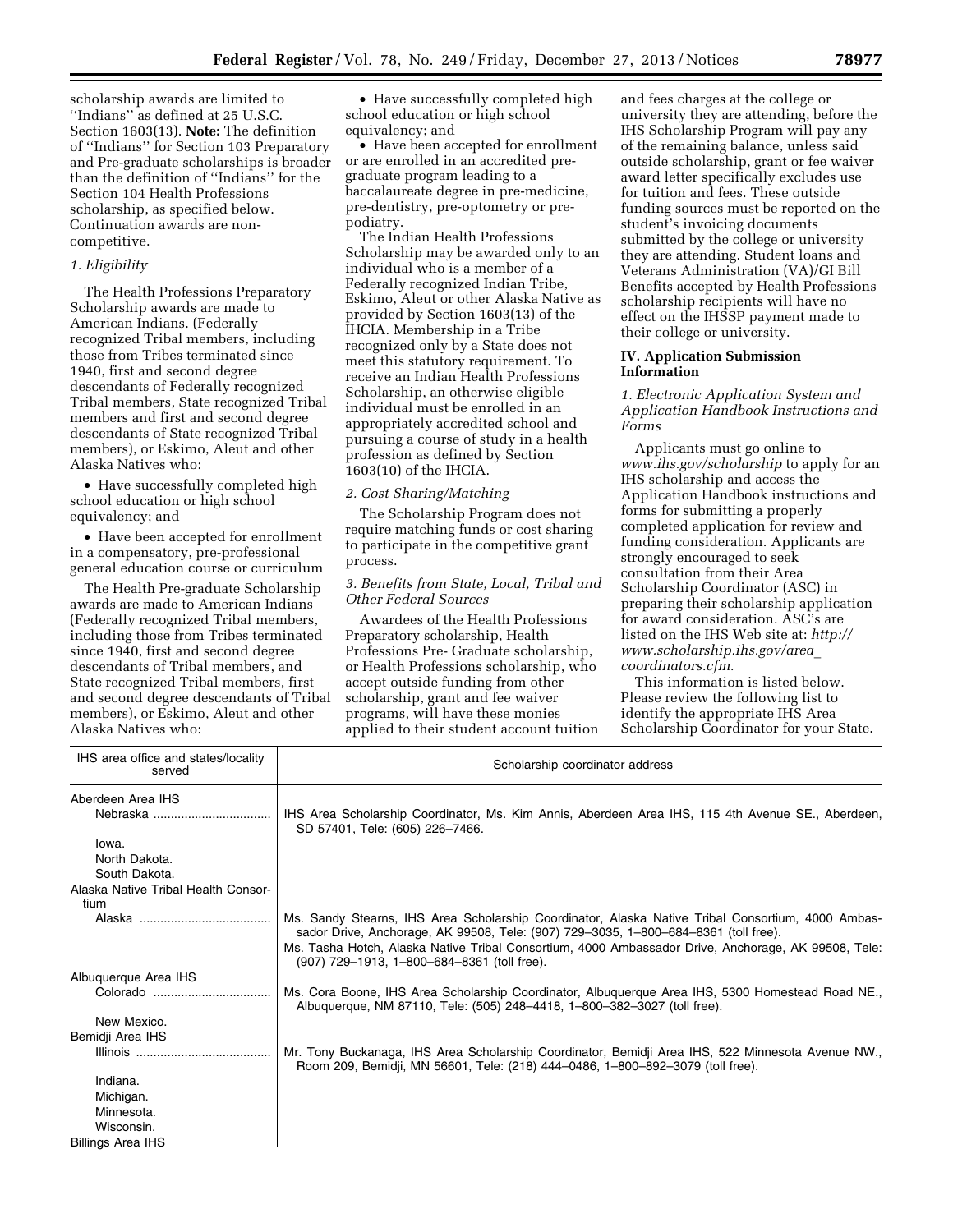| IHS area office and states/locality<br>served | Scholarship coordinator address                                                                                                                                                                                                   |
|-----------------------------------------------|-----------------------------------------------------------------------------------------------------------------------------------------------------------------------------------------------------------------------------------|
|                                               | Mr. Delon Rock Above, Alternate: Ms. Bernice Hugs, IHS Area Scholarship Coordinator, Billings Area IHS,<br>Area Personnel Office, P.O. Box 36600, 2900 4th Avenue, North, Suite 400, Billings, MT 59103, Tele:<br>(406) 247-7215. |
| Wyoming.                                      |                                                                                                                                                                                                                                   |
| California Area IHS                           |                                                                                                                                                                                                                                   |
|                                               | Ms. Mona Celli, IHS Area Scholarship Coordinator, California Area IHS, 650 Capitol Mall, Suite 7-100,                                                                                                                             |
|                                               | Sacramento, CA 95814, Tele: (505) 248-4418.                                                                                                                                                                                       |
| Nashville Area IHS                            |                                                                                                                                                                                                                                   |
|                                               | Ms. Marla Jones, IHS Area Scholarship Coordinator, Nashville Area IHS, 711 Stewarts Ferry Pike, Nash-<br>ville, TN 37214, Tele: (615) 467-1576.                                                                                   |
| Arkansas.                                     |                                                                                                                                                                                                                                   |
| Connecticut.                                  |                                                                                                                                                                                                                                   |
| Delaware.                                     |                                                                                                                                                                                                                                   |
| Florida.                                      |                                                                                                                                                                                                                                   |
| Georgia.                                      |                                                                                                                                                                                                                                   |
| Kentucky.                                     |                                                                                                                                                                                                                                   |
| Louisiana.                                    |                                                                                                                                                                                                                                   |
| Maine.                                        |                                                                                                                                                                                                                                   |
| Maryland.                                     |                                                                                                                                                                                                                                   |
| Massachusetts.                                |                                                                                                                                                                                                                                   |
| Mississippi.                                  |                                                                                                                                                                                                                                   |
| New Hampshire.                                |                                                                                                                                                                                                                                   |
| New Jersey.                                   |                                                                                                                                                                                                                                   |
| New York.                                     |                                                                                                                                                                                                                                   |
| North Carolina.                               |                                                                                                                                                                                                                                   |
| Ohio.                                         |                                                                                                                                                                                                                                   |
| Pennsylvania.                                 |                                                                                                                                                                                                                                   |
| Rhode Island.                                 |                                                                                                                                                                                                                                   |
| South Carolina.                               |                                                                                                                                                                                                                                   |
| Tennessee.                                    |                                                                                                                                                                                                                                   |
| Vermont.                                      |                                                                                                                                                                                                                                   |
| Virginia.                                     |                                                                                                                                                                                                                                   |
| West Virginia.                                |                                                                                                                                                                                                                                   |
| District of Columbia.                         |                                                                                                                                                                                                                                   |
| Navajo Area IHS                               |                                                                                                                                                                                                                                   |
|                                               | Ms. Aletha John, IHS Area Scholarship Coordinator, Navajo Area IHS, P.O. Box 9020, Window Rock, AZ                                                                                                                                |
| New Mexico.                                   | 86515, Tele: (928) 871-1360.                                                                                                                                                                                                      |
| Utah.                                         |                                                                                                                                                                                                                                   |
| Oklahoma City Area IHS                        |                                                                                                                                                                                                                                   |
|                                               | Mr. Keith Bohanan, IHS Area Scholarship Coordinator, Oklahoma City Area IHS, 701 Market Drive, Okla-<br>homa City, OK 73114, Tele: (405) 951-3789, 1-800-722-3357 (toll free).                                                    |
| Missouri.                                     |                                                                                                                                                                                                                                   |
| Oklahoma.                                     |                                                                                                                                                                                                                                   |
| Phoenix Area IHS                              |                                                                                                                                                                                                                                   |
|                                               | Ms. Trudy Begay, IHS Area Scholarship Coordinator, Phoenix Area IHS, Suite 510, 40 North Central Ave-                                                                                                                             |
|                                               | nue, Phoenix, AZ 85004, Tele: (602) 364-5256.                                                                                                                                                                                     |
| Nevada.                                       |                                                                                                                                                                                                                                   |
| Utah.                                         |                                                                                                                                                                                                                                   |
| Portland Area IHS                             |                                                                                                                                                                                                                                   |
|                                               | Mr. Wayne Teeias, IHS Area Scholarship Coordinator, Portland Area IHS, 1414 NW Northrup Street, Suite<br>800, Portland, OR 97209, Tele: (503) 414-5546.                                                                           |
| Oregon.                                       |                                                                                                                                                                                                                                   |
| Washington.                                   |                                                                                                                                                                                                                                   |
| Tucson Area IHS                               |                                                                                                                                                                                                                                   |
|                                               | Ms. Trudy Begay, (See Phoenix Area).                                                                                                                                                                                              |
| Texas.                                        |                                                                                                                                                                                                                                   |

## *2. Content and Form Submission*

Each applicant will be responsible for entering their basic applicant account information online, in addition to submitting a completed, original signature hard copy and one copy set of application documents, in accordance with the IHS Scholarship Program Application Handbook instructions, to the: IHS Scholarship Program Branch Office, 801 Thompson Avenue, TMP

450A, Rockville, MD 20852. Applicants must initiate an application through the on-line portal or their applications will be considered incomplete. For more information on how to use the on-line portal, go to *[www.ihs.gov/scholarship.](http://www.ihs.gov/scholarship)*  The portal will be open on December 1, 2013. The application will be considered complete if the following documents (original and one copy) are included:

• Completed and signed online Application Checklist.

• Completed, printed, and signed IHSSP online application form for new or continuation student.

• Current Letter of Acceptance from College/University or Proof of Application to a College/University or Health Professions Program.

• One set of Official transcripts for all colleges/universities attended (or high school transcripts or Certificate of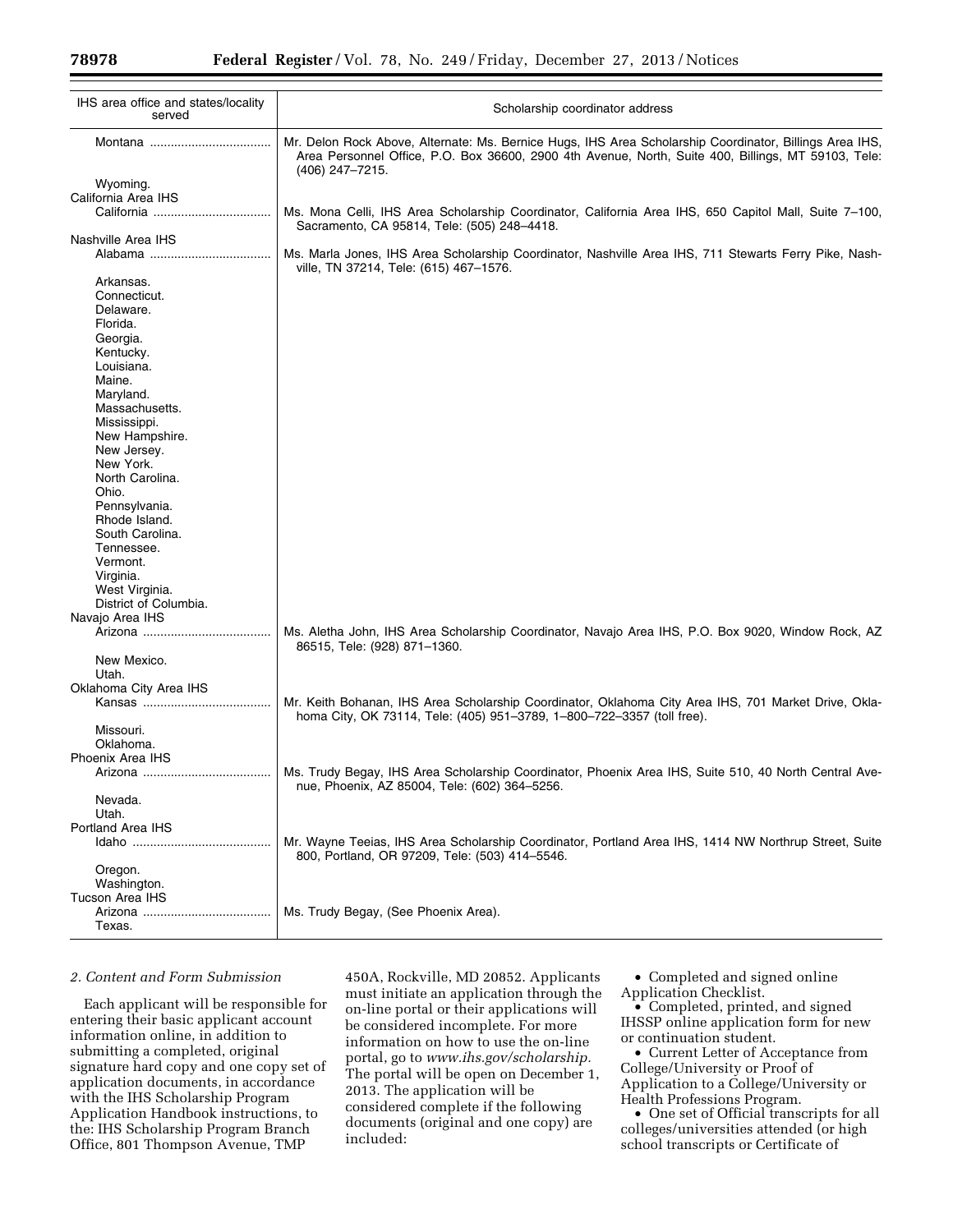Completion of Home School Program or General Education Diploma (G.E.D.) for applicants who have not taken college courses).

• Cumulative Grade Point Average (GPA): Calculated by the applicant.

• Applicant's Documents for Indian Eligibility.

A. If you are a member of a Federally recognized Tribe or Alaska Native (recognized by the Secretary of the Interior), provide evidence of membership such as:

(1) Certification of Tribal enrollment by the Secretary of the Interior, acting through the Bureau of Indian Affairs (BIA) Certification: Form 4432— Category A or D, whichever is applicable); or

(2) In the absence of BIA certification, documentation that you meet requirements of Tribal membership as prescribed by the charter, articles of incorporation or other legal instrument of the Tribe and have been officially designated as a Tribal member as evidenced by an accompanying document signed by an authorized Tribal official, i.e., Tribal enrollment card showing enrollment number; or

(3) Other evidence of Tribal membership satisfactory to the Secretary of the Interior.

**Note:** If you meet the criteria of B or C, you are eligible only for the Preparatory or Pregraduate Scholarships.

B. For Preparatory or Pre-graduate Scholarships, only: If you are a member of a Tribe terminated since 1940 or a State recognized Tribe and first or second degree descendant, provide official documentation that you meet the requirements of Tribal membership as prescribed by the charter, articles of incorporation or other legal instrument of the Tribe and have been officially designated as a Tribal member as evidenced by an accompanying document signed by an authorized Tribal official; or other evidence, satisfactory to the Secretary of the Interior, that you are a member of the Tribe. In addition, if the terminated or state recognized Tribe of which you are a member is not on a list of such Tribes published by the Secretary of the Interior in the Federal Register, you must submit an official signed document that the Tribe has been terminated since 1940 or is recognized by the state in which the Tribe is located in accordance with the law of that state.

C. For Preparatory or Pre-graduate Scholarships, only: If you are not a Tribal member, but are a natural child or grandchild of a Tribal member you must submit: (1) evidence of that fact,

e.g., your birth certificate and/or your parent's/grandparent's birth/death certificate showing the name of the Tribal member; and (2) evidence of your parent's or grandparent's Tribal membership in accordance with paragraphs A and B. The relationship to the Tribal member must be clearly documented. Failure to submit the required documentation will result in the application not being accepted for review.

• Two Faculty/Employer Evaluations with original signature.

• Online Narratives—Reasons for Requesting the Scholarship.

• Delinquent Debt Form.

• Course Curriculum Verification with original signature.

• Curriculum for Major.

### *3. Submission Dates*

*Application Receipt Date:* The online Continuation Application submission deadline for *Continuation* applicants is Friday, February 28, 2014. Required application support documents will be accepted through Friday, March 28, 2014.

*Application Receipt Date: New*  applicants must print and sign their online application and Checklist and submit it with their supporting documents by the postal deadline of Friday, March 28, 2014. No supporting documents will be accepted after this date, except final Letters of Acceptance, which must be submitted no later than Friday, May 30, 2014.

Applications and supporting documents (original and one copy) shall be considered as meeting the deadline if they are received by the IHSSP Branch Office, postmarked on or before the deadline date. Applicants should request a legibly dated U.S. Postal Service postmark or obtain a legibly dated receipt from a commercial carrier or U.S. Postal Service. Private metered postmarks will not be acceptable as proof of timely mailing and will not be considered for funding.

New and Continuation applicants may check the status of their application receipt and processing by logging into their online account a[t www.ihs.gov/](http://www.ihs.gov/) scholarship. Applications received with postmarks after the announced deadline date will not be considered for funding.

### *4. Intergovernmental Review*

Executive Order 12372 requiring intergovernmental review is not applicable to this program.

#### *5. Funding Restrictions*

No more than 5% of available funds will be used for part-time scholarships this fiscal year. Students are considered

part-time if they are enrolled for a minimum of six hours of instruction and are not considered in full-time status by their college/university. Documentation must be received from part-time applicants that their school and course curriculum allows less than full-time status. Both part-time and fulltime scholarship awards will be made in accordance with 42 CFR Subpart J, Subdivisions J–3, J–4, and J–8 and this information will be published in all IHSSP Application and Student Handbooks as they pertain to the IHSSP.

### *6. Other Submissions Requirements*

New and Continuation applicants are responsible for using the online application system. See section 3. Submission Dates for application deadlines.

### **V. Application Review Information**

#### *1. Criteria*

Applications will be reviewed and scored with the following criteria.

• Academic Performance (40 Points)

Applicants are rated according to their academic performance as evidenced by transcripts and faculty evaluations. In cases where a particular applicant's school has a policy not to rank students academically, faculty members are asked to provide a personal judgment of the applicant's achievement. Preparatory, Pre-graduate and Health Professions applicants with a cumulative GPA below 2.0 are not eligible for award.

• Faculty/Employer Recommendations (30 Points)

Applicants are rated according to evaluations by faculty members, current and/or former employers and Tribal officials regarding the applicant's potential in the chosen health related professions.

• Stated Reasons for Asking for the Scholarship and Stated Career Goals Related to the Needs of the IHS (30 Points)

Applicants must provide a brief written explanation of reasons for asking for the scholarship and of their career goals. Applicants are considered for scholarship awards based on their desired career goals and how these goals relate to current Indian health personnel needs.

The applicant's narrative will be judged on how well it is written and its content.

Applications for each health career category are reviewed and ranked separately.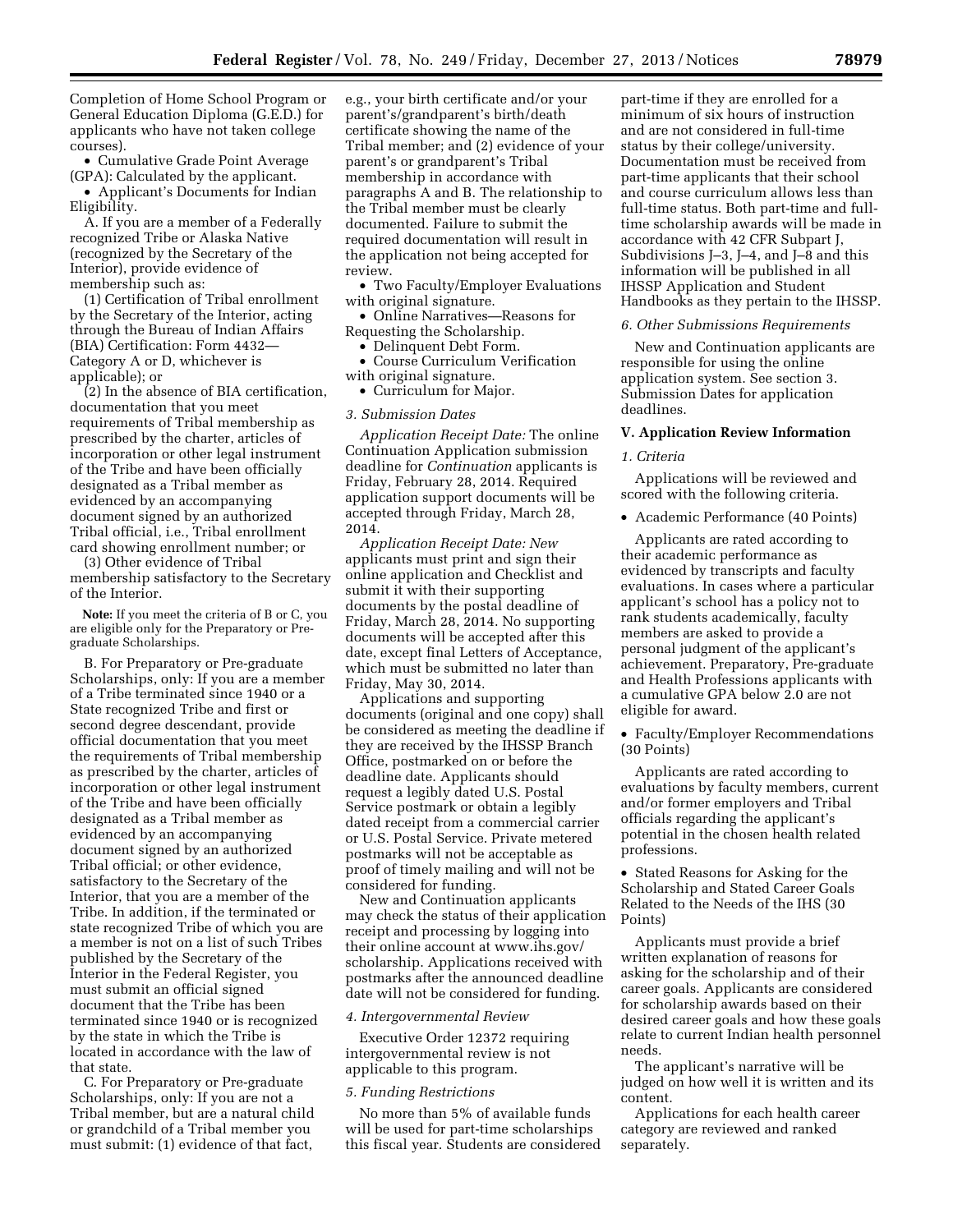• Applicants who are closest to graduation or completion of training are awarded first. For example, senior and junior applicants under the Health Professions Pre-graduate Scholarship receive funding before freshmen and sophomores.

• Priority Categories

The following is a list of health professions that will be considered for funding in each scholarship program in FY 2014.

 $\circ$  Indian Health Professions Preparatory Scholarships

A. Pre-Clinical Psychology (Jr. and Sr. undergraduate years only).

B. Pre-Nursing.

C. Pre-Pharmacy.

D. Pre-Social Work (Jr. and Sr.

preparing for an MS in social work).

**Indian Health Professions Pre-**

Graduate Scholarships

- A. Pre-Dentistry.
- B. Pre-Medicine.
- C. Pre-Optometry.
- D. Pre-Podiatry.

 $\circ$  Indian Health Professionals

Scholarship

- A. Bio Medical Engineering—BS. (Jr. and Sr. undergraduate years only).
- B. Bio Medical Technology—AAS. C. Chemical Dependency
- 

Counseling—Master's Degrees. D. Clinical Psychology—Ph.D. or Psy.D.

- 
- E. Coding Specialist—AAS degree. F. Dentistry: DDS or DMD degrees.

G. Diagnostic Radiology Technology: Associates and B.S.

H. Environmental Health/Sanitarian: B.S. (Jr. and Sr. undergraduate years only).

I. Health Records Administration: R.H.I.T. (A.A.S.) and R.H.I.A (B.S.).

- J. Medical Technology: B.S. (Jr. and Sr. undergraduate years only).
- K. Medicine: Allopathic and

Osteopathic.

L. Nurse: Associate and Bachelor Degrees and advanced degrees in Psychiatry, Geriatric, Women's Health, Pediatric Nursing, Midwifery, Nurse Anesthetist, and Nurse Practitioner. (Priority consideration will be given to Registered Nurses employed by the IHS; in a program conducted under a contract or compact entered into under the Indian Self-Determination Act and Education Assistance Act (Pub. L. 93– 638) and its amendments; or in a program assisted under Title V of the IHCIA).

- M. Optometry: O.D.
- N. Pharmacy: Pharm.D.

O. Physician Assistant: PA–C.

- P. Physical Therapy: M.S. and D.P.T. Q. Podiatry: D.P.M.
- R. Public Health Nutritionist: M.S.
- S. Respiratory Therapy: B.S. Degree.

T. Social Work: Masters Level only (Direct Practice and Clinical concentrations).

U. Ultrasonography (Prerequisite: Diagnostic Radiology Technology degree/certificate).

#### *2. Review and Selection Process*

The applications will be reviewed and scored by the IHS Scholarship Program's Application Review Committee appointed by the IHS. Reviewers will not be allowed to review an application from his/her Area or his/ her own Tribe. Each application will be reviewed by three reviewers. The average score of the three reviews provides the final Ranking Score for each applicant. To determine the ranking of each applicant, these scores are sorted from the highest to the lowest within each scholarship health discipline by date of graduation and score. If several students have the same date of graduation and score within the same discipline, computer ranking list will randomly sort and will not be sorted by alphabetical name. Selections are then made from the top of each ranking list to the extent that funds allocated by the IHS among the three scholarships are available for obligation.

### **VI. Award Administration Information**

#### *1. Award Notices*

It is anticipated that recipients applying for extension of their scholarship funding will be notified in writing during the first week of June 2014 and new applicants will be notified in writing during the first week of July 2014. An Award Letter will be issued to successful applicants. Unsuccessful applicants will be notified in writing, which will include a brief explanation of the reason(s) the application was not successful and provide the name of the IHS official to contact if more information is desired.

## *2. Administrative and National Policy Requirements*

Regulations at 42 CFR § 136.304 provide that the IHS shall, from time to time, publish a list of allied health professions eligible for consideration for the award of IHS Indian Health Professions Preparatory and Pregraduate Scholarships and IHS Health Professions Scholarship. Section 104(b)(1) of the IHCIA, 25 U.S.C. 1613a(b)(1), authorizes the IHS to determine the distribution of scholarships among the health professions.

Awards for the Indian Health Professions Scholarships will be made in accordance 42 CFR 136.330–136.334. Awardees shall incur a service obligation prescribed under the IHCIA, Section 1613a(b), which shall be met by service, through full-time clinical practice:

(1) In the IHS;

(2) In a program conducted under a contract or compact entered into under the Indian Self-Determination Act and Education Assistance Act (Pub. L. 93– 638) and its amendments;

(3) In a program assisted under Title V of the Indian Health Care Improvement Act (Pub. L. 94–437) and its amendments; or

(4) In a private practice option of his or her profession if the practice (a) is situated in a health professional shortage area, designated in regulations promulgated by the Secretary of Health and Human Services (Secretary) and (b) addresses the health care needs of a substantial number (75% of the total served) of Indians as determined by the Secretary in accordance with guidelines of the Service.

Pursuant to the IHCIA Section 1613a(b)(3)(C), an awardee of an IHS Health Professions Scholarship may, at the election of the awardee, meet his/ her service obligation prescribed under IHCIA Section 1613a(b) by a program specified in options (1)–(4) above that:

(i) Is located on the reservation of the Tribe in which the awardee is enrolled; or

(ii) Serves the Tribe in which the awardee is enrolled, if there is an open vacancy available in the discipline for which the awardee was funded under the IHS Health Professions Scholarship during the required 90-day placement period.

In summary, all awardees of the Indian Health Professions Scholarship are reminded that acceptance of this scholarship will result in a service obligation required by both statute and contract, which must be performed, through full-time clinical practice, at an approved service payback facility. The Acting Director reserves the right to make final decisions regarding assignment of scholarship recipients to fulfill their service obligation.

Moreover, the Acting Director, IHS, has the authority to make the final determination, designating a facility, whether managed and operated by IHS, or one of its Tribal or Urban Indian partners, consistent with IHCIA, as approved for scholar obligated service payback.